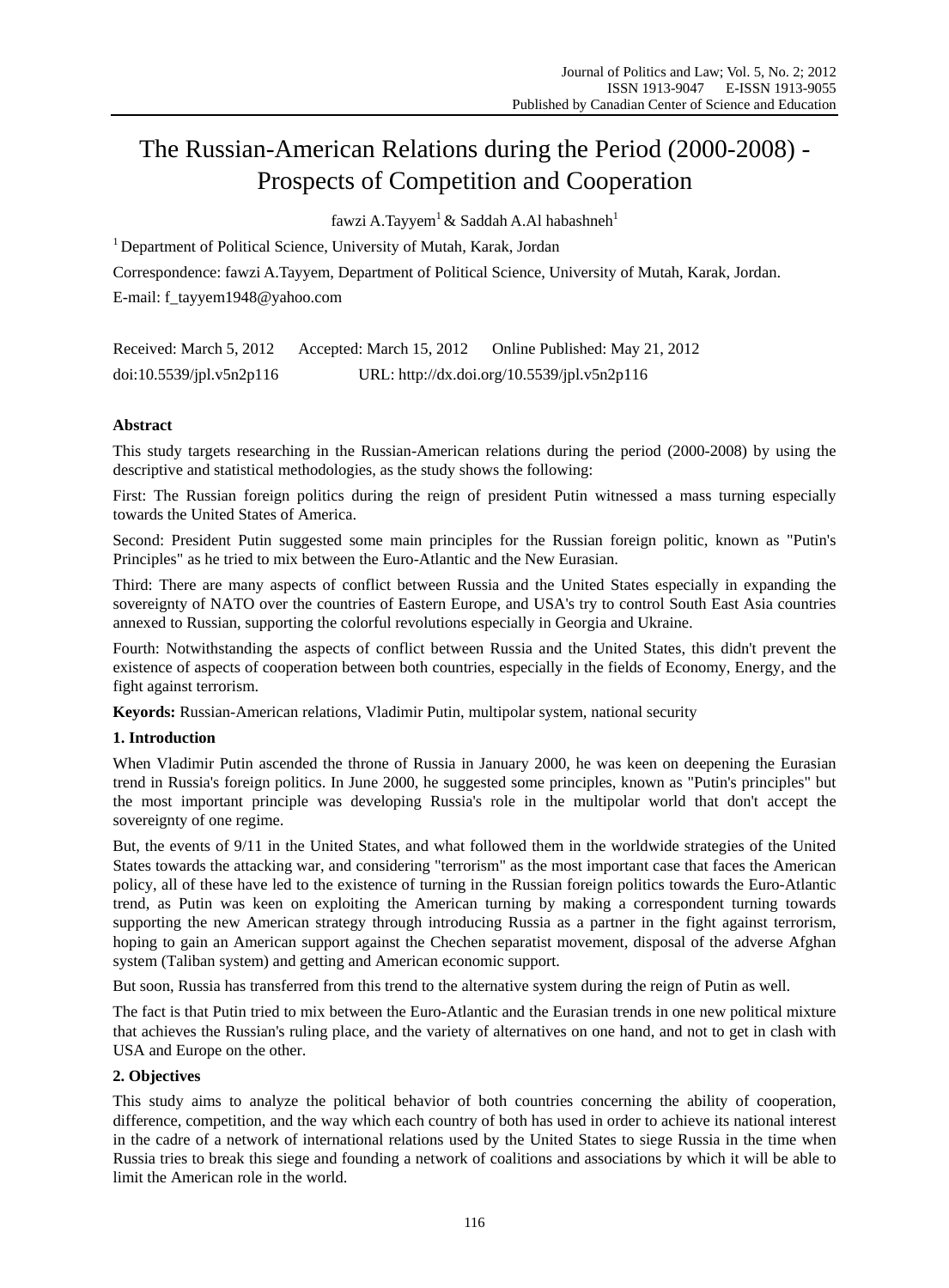# **3. Importance**

The importance of this study springs not only from being analyzing the nature of relations between USA and Russia in a certain period, but as from being able to be a reference to what will be the shape of the coming presidential period between USA and Russia. In the period which this study targets to research in, two presidents ascended the throne, each one of them had his certain and exact vision about the national interest of his country, as Putin tried to retain Russia's place among countries of the world which owed to the Soviet Union in the past, but in USA, it was led by a charismatic character which has its own vision about the national interest of the country, this vision springs from ideological-religious reference, and this leadership was not sufficient of what Clinton, the former president has left, but it sought to govern the whole world in the cadre of serious classification of the good and evil camps.

# **4. Problem**

The problem of the research springs from the problematic Russian-American relations, and analyzing the factors that affect it positively or negatively from the beginning of the reign of president Putin in 2000 till its end in 2008 in a try to acknowledge and predict what these relations will bear in the aftermaths.

## **5. Methodology**

This research will be based upon two methodologies; first: the descriptive methodology which will focus on description of the development of the Russian-American relations in the period (2000-20008) and the rationalities of this period. Second; the analytical methodologies which will focus on analyzing the perspectives of this relation and the trends which relate to it through relating them to the different factors and differences which affected it during the period of researching.

# **6. Questions**

This study will try to answer these questions:

What are the aspects of competition and cooperation in the Russian-American relations in the period (2000-2008) concerning the issues and matters which established the pillars of this study?

## **7. Divisions**

Based upon the objectives of the study, its problems and questions, it will be divided into the following divisions:

First: The concept of the national security of a country.

Second: The aspects of competition between USA and Russia.

Third: The aspects of cooperation between USA and Russia.

## **First: The concept of the national security of a country**

The foreign politics of a country targets keeping its security and national interest by various means, political, economic and even military.

The process of the country's protection of its dignity and national security is divided into three stages:

## **A: The Interior Stage**

It relates to protecting the society from the exterior risks, especially the risks that are supported by exterior powers.

## **B: The Regional Stage**

It relates to the relations between the country and the surrounding countries in the same geographic region, the matter which is called "The Regional International System".

## **C: The International Stage**

It relates to the relations between the country and the international society, this stage is affected by the country's relations with other ones.

Some major countries are not sufficient of achieving this target as keeping their national security, and then their behavior in their foreign politics, but it seeks to request power, as the latter is considered as a main means to achieve the biggest goals in the international politics, what is meant here by "power" is extending the military, economic, and political sovereignty as the request of power will be the direst target of countries.

The traditional way of achieving these goals is represented in imposing the countries' will over others, the matter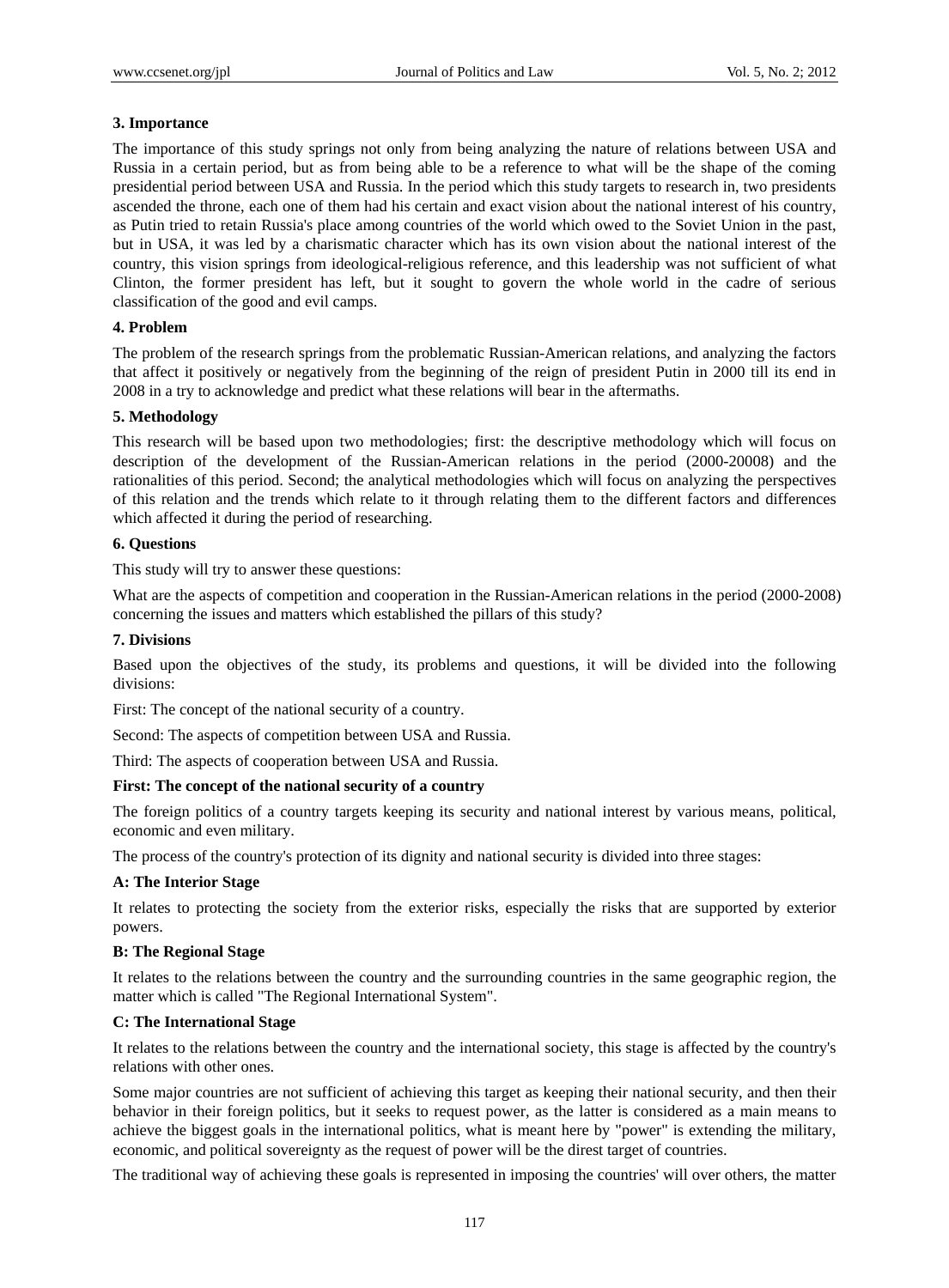which is called the military, economic of political colonialism.

The contemporary way to achieve this goal is imposing the powers over other countries without intervention in their interior politics.

This policy is based upon extending powers, and gaining more sovereignty over the affairs of the international society and intervention in any national matters that are important even if they didn't touch their interests, the matter which will make them use the system of coalitions, the variety of power resources in order to keep its status as a major country and what is related to this system of such merits.

Historically, the resources of achieving the national security has been varied a lot between countries, as these countries have known the clash and pressing on other countries, and they also have known the common cooperation between them when they have acknowledged that this clash will affect their security.

Based upon this, the study will be keen on researching on the nature of relations between Russia and USA during the reign of Vladimir Putin (2000-20008) in matters of the relations of competition and cooperation caused by difference or correspondence in interests of both countries, as USA is now considered the biggest power in the world after the collapse of the Soviet Union. United States of America always is keen on controlling the international relations and the current international system through facing and challenging Russia.

## **Second: The Aspects of Competition between Russia and USA**

Because of the international played by USA and Russia, the pillars of competitions have been varied; the same took place with issues on which they were competing whether in the geographic field, or the matters of these issues, taking into account that Russia's behavior is just reactions to the deeds of America.

In the forthcoming paragraph, we will tackle these important issues:

## **(1) United States of America, Mid and East Europe Countries**

United States of America has been sufficient in the Cold War in its position towards the countries of mid and east Europe, which is the hide park of Russia by the political and media incitement besides defaming the iron fest policy of the Russian Regime against the reform movements in order to throw them away from the cadre of the Russian sovereignty without receiving any political or military support from the United States, the matter which enables these countries from achieving this target, but after signing the Treaty of Helsinki between Russia and USA in 1975, in which the Soviet Union has committed to keep the human rights, respect them, stopping suppression against freedoms, and civil uprising with an iron fest, supported by the USA, as done also by the anti-powers with Moscow in Warsaw Coalition.

In addition to what is mentioned before, the United States sought to extend the NATO towards the east in spite of the Russian opposition, this keen interest was in favor of the United States and the countries of Eastern Europe, as this country was a field of a historical clash between Germany and Russia, thus USA wanted to add the countries of eastern Europe to the NATO, otherwise else this will shape a great risk against the USA, which has a target from this which is sieging Germany and Russia, especially when the relations between countries became very powerful during the reign of Putin in Russia and Schroeder in Germany, to the extent that this relation may considered as a German-Russian coalition against USA.

Additionally, the strategy of Bush the son towards the countries of mid and eastern Europe was based upon supporting the colorful revolutions in this region, as this revolutions were based upon civil resistance, oppositions, and demonstrations in addition to the use of a unified symbol as a rose, so USA was keen on supporting these revolutions in order to use these countries as militaries bases to siege Russia, or giving them military aids and the chance to be members in the NATO.

For instance, USA was able to extend its powers to Georgia, as it supported Georgia with modern military equipment in order to help it with its fight against terrorism, as member of Al-Qaeda used an English tunnel to use it as a safe place. Also, Georgia is considered as an important base for USA especially in its intervention in Iraq in order to prepare the airports to serve the American forces. Washington is afraid from the success of the Iraqi forces in attacking the American forces in Turkey, while the Georgian bases will be safe.

The importance of Georgia springs from the continuance of the traditional American method in preventing the choice of Russia to sovereign the region of Caucasus by turning Georgia as an American ally in a region rich of oil resources.

Additionally, America has supported the independence of Kosovo Province which was belonging to Yugoslavia before chattering and considered Serbia as a part of it; this is considered as a try from the USA to fill the emptiness in the Balkans after the collapse of the Socialist group in one hand, and enabling the USA from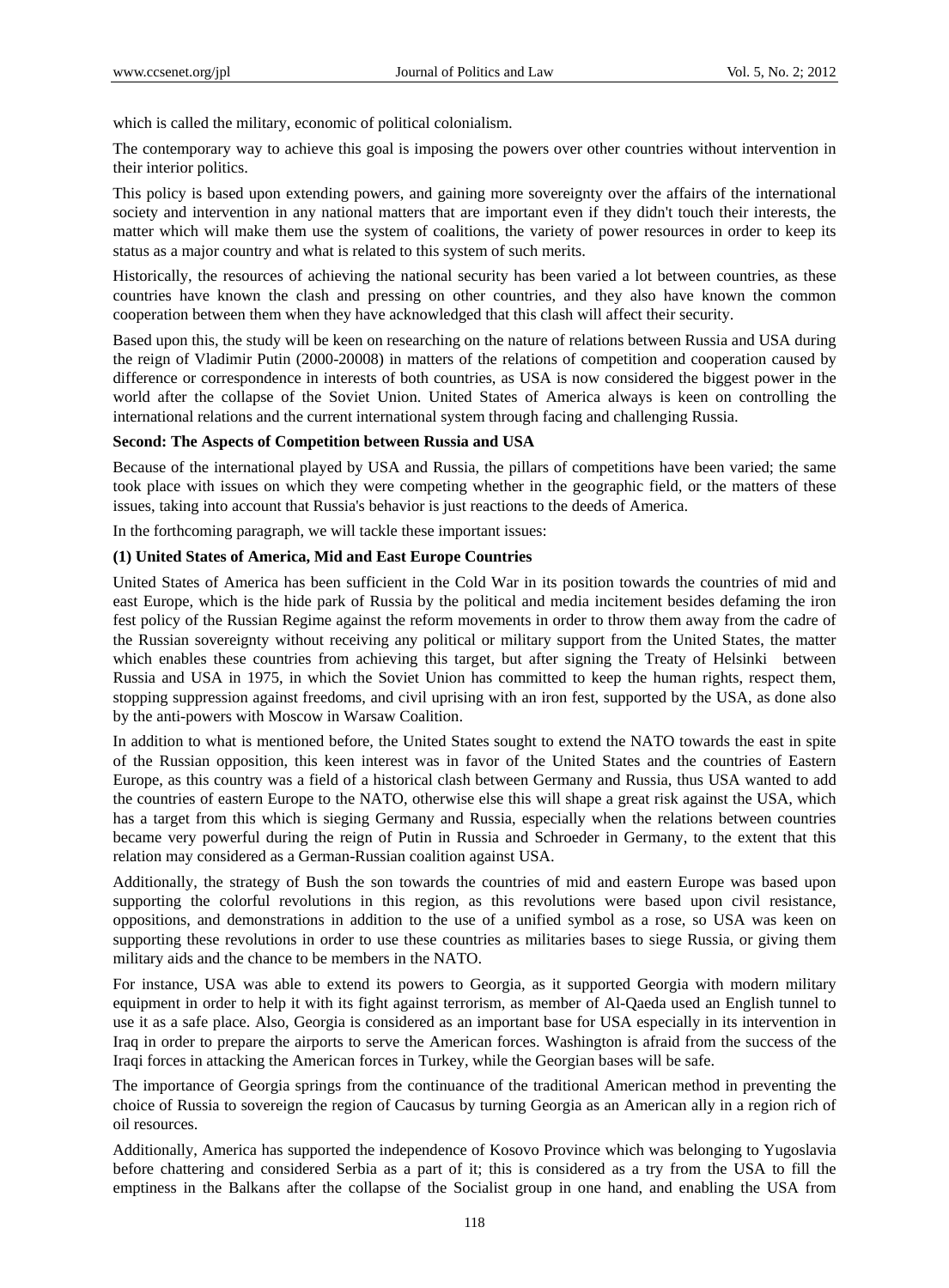controlling the oils of Eastern Asia on the other hand, and distribution of this oil in a gas pipe like the line of (Ambo) which starts from the port of Boughs in Bulgaria to the Black Sea and spans for (900 km) in Macedonia to the port of (floor) in Albania, this line gives the machines to use it safely and quickly in addition to its low prices from Mid-Asia to USA, so USA built a military base in Kosovo to secure this line.

## **(2) The USA and Asian countries**

## **a. The USA and the Medium Asia**

The medium-Asian and Caucasian region has become an arena for competition between the USA and Russia, that is because this region has a strategic location as it is the key of the Arabic Gulf region – dominating it means controlling all the East in addition to the fuel and gas sources. The USA has extending its powers over this region under "prohibiting the Islamic fundamentalism" as it would aim at protecting its independence from this fundamentalism; in the same time, Russia thinks that this region is its normal power region so it – Russia – has faced the American dominance over this region while the USA – in its tries to minimize the Russian role in this region – seeks to make the medium-Asian and Caucasian countries involve in economical and political problems, which helps the USA to expand the NATO membership by offering the American assistance in all fields: political, economical or military. The rocket shield can be deemed as one of these methods indicating this intervention.

For the purpose of extending the American domination over the region, excluding the Russian effect and preventing the establishment of any strategic regional coalition leaded by Russia in the region, the USA performs these following security procedures:

Supporting the military concentration of its troops and the NATO troops in the military bases in Afghanistan making pressure and intimidation factor against the medium-Asian countries, and as launch stations, getting through in order to strategically control the region and strengthen the cooperation with Azerbaijan and Georgia in the Caucasian region.

Trying to make some medium-Asian countries rent their lands to the USA to build its military bases for the USA and the NATO, that was successful in Uzbekistan and Kyrgyzstan.

Supporting bloodless coups required for many pro-Russian regimes.

#### **b. The USA and the east-south Asian countries**

To better achieve a complete blockade over Russia, the USA intents to enforce its presence in the Asian region – Pacific ocean; the American president, Bush the son, make his largest tour in this region in 17 October 2003 as he visited six countries in the East-Asian region (Thailand, Singapore, Indonesia, Australia, Japan, Philippine).

## **(1) Second course:**

It'd be through holding a number of military alliances with all the countries in the region separately. Those countries are represented in the American-Japanese, American-South Korean, American-Philippines, American-Thailand and American-News eland Australian alliance.

#### **(2) Multi-parties alliance with the countries in the region**

The most prominent features and activities of the regional forum of Asian Association.

#### **(3) Strategic partnership course**

One of the most prominent common military trainings among USA and the countries in the region is the attempt of USA to cooperate with both of Japan and India aiming at embracing China as it's considered a strategic opponent and reject the American sovereignty over the region. In this regard, USA uses a number of cards such as the human rights in China, north Korea and pressure card for the oil Chinese interests abroad card.

As for Japan, it believe that its alliance is insensible matter due to the conflict raised with China whether related to Taiwan or Japan which gave its petroleum companies the right of drilling for the prospected petrol and gas which called the demarcation line in the east China sea .As for India, the USA see it as a reliable alley for confronting the growing Chinese power from one side and the new dangers in the center and south of Asia such as escalation of the Islamic Political Movements opposed to USA from another side. For such reason, USA moved to the strategic understanding with India after incidents of 11 September, 2001 in respect of Kashmir issue

As for the desire of India to promote its relationships and cooperation with USA, it's represented in the India vision of China as a traditional source of threat and its security. In addition to that, it didn't settle their border problems with the other neighbors.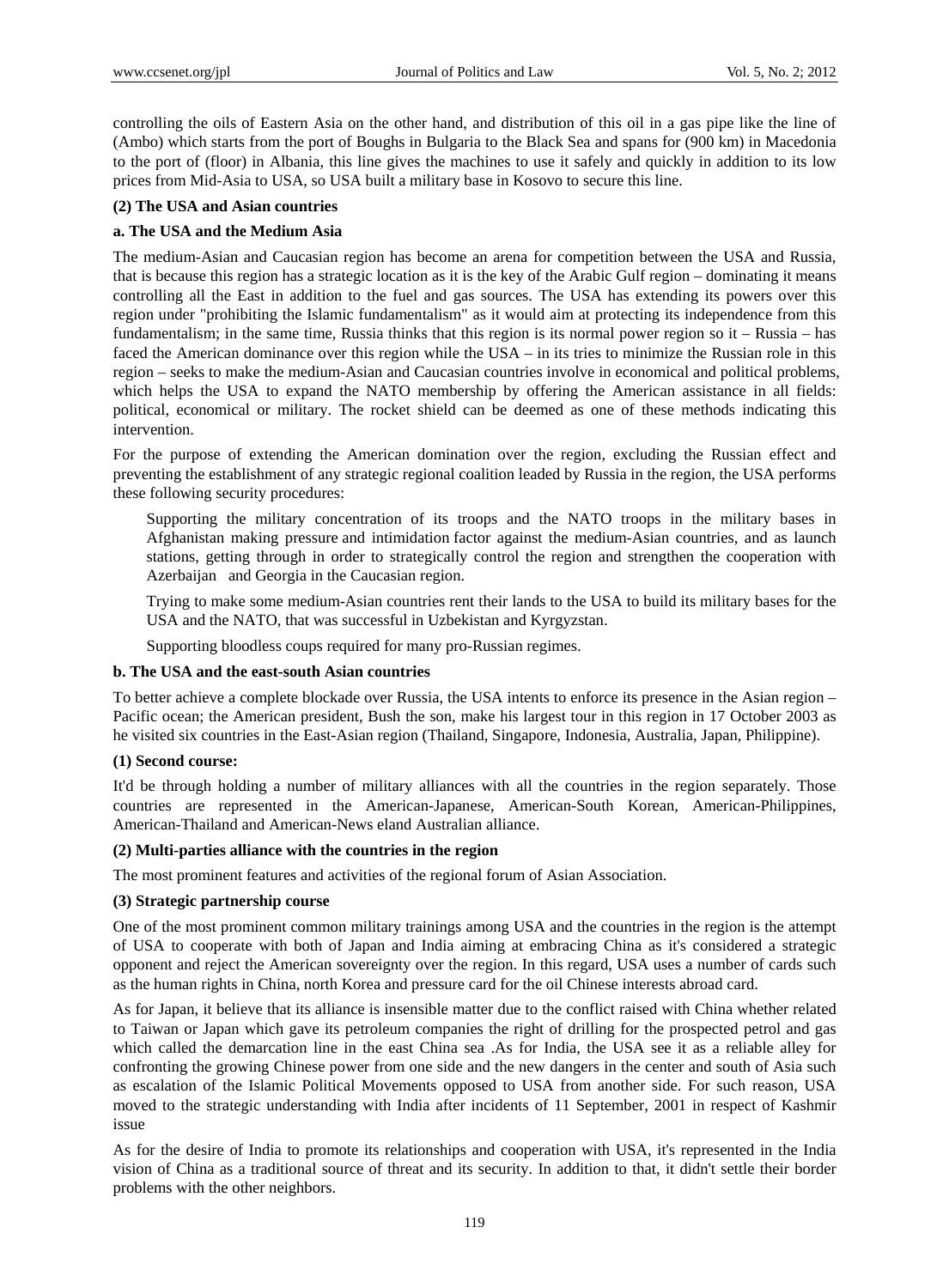As for USA, it sees India not just as in parallel to China but also as performing a major role with USA under a complicated network of Asian powers and commercial relations. Moreover.

By such way, USA causes the existence of a strategic axis in Japan and India under the sponsorship of America in face of China.

## **(4) Russian Position from USA Policies**

When Putin come to be Russian President, he put some principles for Russian foreign policy which was called "Putin Doctrine". He tried to mix between New Euro-Atlantic trend and Euro-Russian Trend. That gives Russia good international place and several alternatives without making any conflict with USA or Europe. Putin did not want Russia to be affiliate country as it was in Yeltsin's period, or in conflict as it was in USSR's period. Therefore, Putin focused on making Russia recovering its role in Asia and Middle East gradually and to cooperate with countries on Pacific Asian Coast.

Russian Military Creed Paper of 2001 issued by Putin in 21 April 2000 considered that the threatening of Russian National Security represented in the following:

- a. NATO extension to include more countries from old WARSO which was close to Russian boarders with its Military Facilities.
- b. Deploying foreign forces in countries near to Russia boarders, including USA Military bases, in Eastern Europe countries.

Due to West and USA extension in Russian back areas, Putin policies was not limited on preventive or negative defense against this extension. His policy depended on attacking strategic policy for recovering its influence in these republics. His policy focused on the following pivots:

To depend on civil wars atmosphere which gives Russia the chance to interfere and control post USSR Republics.

To depend on Ethnics Groups against countries that cooperate with West against Moscow.

To Side with one country (post USSR Republics) against the other during boarders disputes.

To maintain Russian Influence inside new Republics, specially Republics that have big Russian Ethnic group in these countries and to support local leaders adherent to Russia.

Putin handling with USA Policy aiming at seeing Russia could be detailed as following:

## **(1) Russia and Central Asia Countries**

As Russian territory in Asia extends from its utmost east to its utmost west, Russia considered Central Asia Area (which were part of post USSR with huge natural wealth, specially oil and Gas) as its influence area. Russia considered USA influence increase in this area a threat to its interests. In additions, Russia want to prevent strong Islamic blocs on its southern boarders and to control separation disputes in this area. It aims at preventing all forms of regional unite or establishing big country on its boarders. Central Asia countries participated, from the begging, in the Commonwealth of Independent States Assembly. That makes them as allies with Russia. In additions, Russia developed Tashkent Agreement of 1992 which established in the Collective Security Agreement of 2002 and Collective Security Treaty.

The agreement included Russia, Bella Russia, Armenia, Kazakhstan, Tajikistan, Uzbekistan, Moldavia and Kyrgyzstan to be as political military ally and to practice security role in the region extended from Cocas through Central Asia to Eastern Europe countries. It was as an international bloc comparing to NATO which signed, in October 2007 by presidents of member countries who are in the same times members in the treaty during their summit in Tajikistan Capital " Dushanbe", on Protocol

## **(2) Russian and Eastern Europe**

Eastern Europe area has vital interest for Russian National Security. From this area, any aggressiveness could be directed against Russia. Also, Balkan and Central Europe was the area with start of big wars. In additions, fights among Ethnic, Religious, National Groups could be aroused which could effect negatively on Russia Security. For these reasons, Russia attempted to control this area to be its first defense line against Western Europe and also to prevent any fights in Central Europe. Russia expressed that USSR regime maintained its control on Eastern Europe Area, even if it was forced to use its army (which called Brezhnev Doctrine .

But this policy changed from  $90<sup>th</sup>$  of previous century. Russian policy did not approach to maintain communist governments in this area, but it accepted to eliminate communists from governing Eastern Europe countries.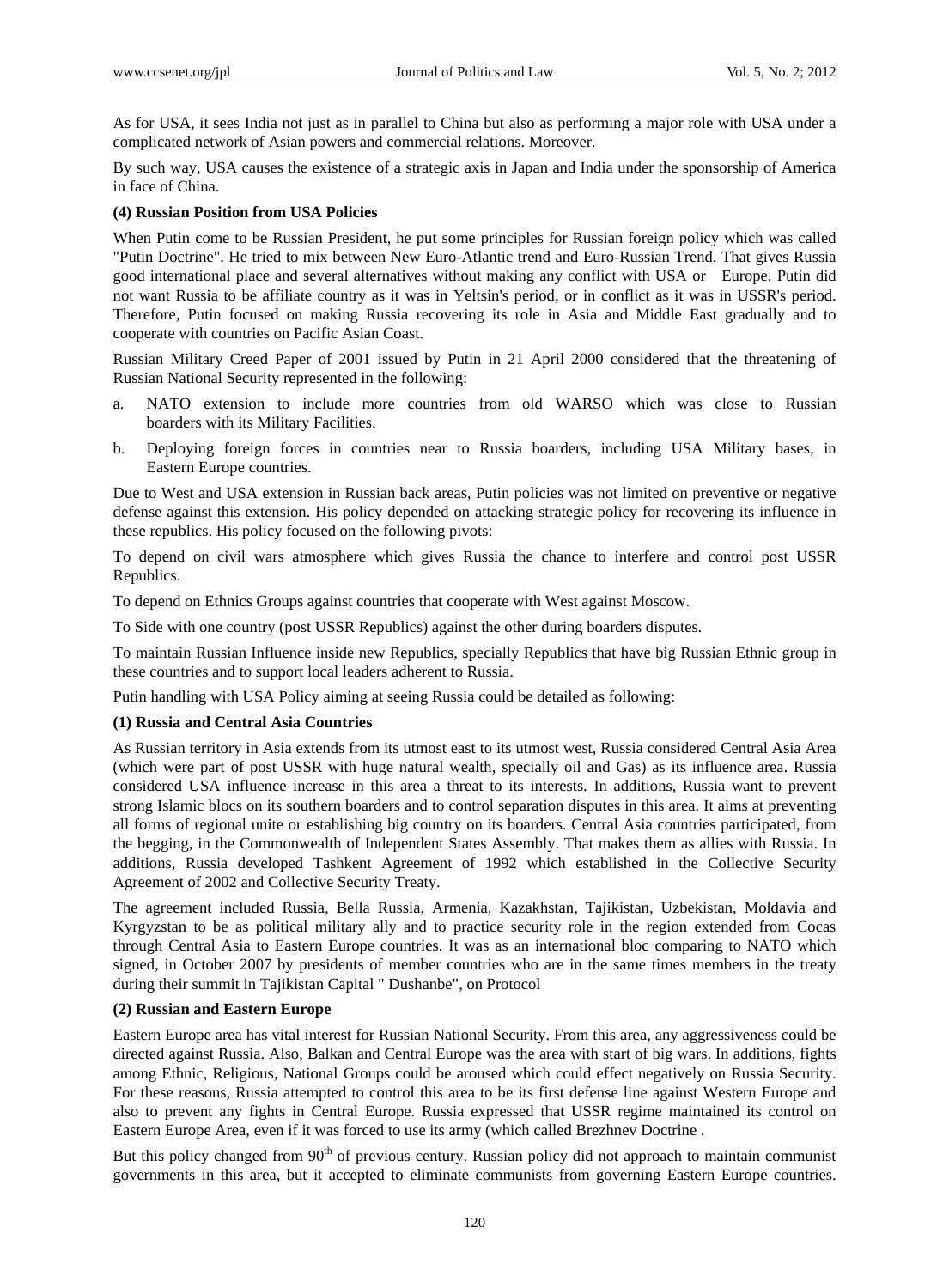Also, Communists parties amended its regulations to become socialist parties permitting East and West Germany Reunite in 1990.

In Putin's period, Russian Policy took another curve with Eastern Europe. Russia accepted for these countries to be a part of Western Regime, under Euro American Umbrella .Subsequently, Russia focused on bilateral relation with each country separately after it dealt with them in the past according to one policy.

Russia also approached to develop here cooperative relations in the filed of energy. Eastern Europe countries depend mainly on Russia for supporting their needs from Oil and Gas. The project of "South Current" is considered as one of the most important energy projects that has special priority for Russian. This gas pipeline will be extended from Caspian Sea area through Turkey to Austria. The new trends in Putin's period means that Russia has a desire to achieve some kind of partnership and cooperation with Eastern neighbor countries instead of extending hegemony on the area.

But Russia does not allow USA to siege its vital field in Eastern European countries, or penetrating its national security. This construes its position from Georgia. Georgia-Russia conflict is aroused following Georgian troops attempt to overcome Southern Austria by military forces, attacking Russian peace forces found in Austria .

## **(3) Russia and China Agreement for Facing USA Attempt for Seizing it**

Russia, in Putin period tried to recover lost USSR place. Whereas Russia and China are two giants from Eastern Asia, they agreed to prevent USA from penetrating Eastern and Central Asia. In this case, Russia shall find allies. Therefore, the idea of regional allies come to existence. In 2001, Russia and China signed friendship treaty based on good neighboring and mutual coordination for closing their point of views concerning different regional and international common interests. 11 September 2011 incidence came to support strongly Strategic closeness between Russia and China (due to USA attempts to centralize in Central Asia for a claim of fighting Islamic terrorism). Moscow and Beijing considered this position as American penetrating inside Asia Continent for control Oil and Gas there and seizing Russia and China. This position made Russia and China try to overcome this challenge and attempt to seize or terminating it as possible.

One of the cooperation mechanism between Russia and China in the period between 18-25 August 2005, was military maneuver which was the first military maneuver between the two countries. This maneuver called Peace Mission 2005. It was an attempt from Russia to use China for facing USA. These maneuvers was a message to USA that Russia is still regional and international power to terminate USA Strategic Expectations along seas. That made USA to think thoroughly before going on their reestablishing positions in Asia Continent for serving its future projects and diminishing Russian control in areas subjected to its circle in Central Asia and Cocas in which Busch Administration supported Democratic Revolutions.

## **(4) Coup d'état attempt and nomination of Washington-allied systems**

For purpose of establishing a strong base in implementation of its strategy aimed at prevailing the military existence in this critical and natural fortune-enriched region.

While the institutional formula of the Russian – Chinese alliance was represented in establishing Shanghais Cooperation Organization (SCO) which forms 60% of Eurasia lands and 25% of the world population. The organization has been established in 1996, it was called Shanghais Fifth. At the beginning it included both of Russia and China plus three countries of Central Asia.However the possibility of interest-conflict to happen in the future between both Russian and China due to rapid growth of China in all fields, the common interests between them are greater than the conflict points. The reason behind their similarity is may be their rejection to the American policy and the trials to restore their international position and role which retreated in the recent years for the benefit of Washington progress. Also, the military American prevalence in Afghanistan and a number of Central Asia countries forms a direct threat to the regional and strategic Russian-Chinese interests. The more important event is the document of confirming confidence among the countries group and reducing the number of military forces and their provisions along the borders between the organization countries. In addition, there are a set of treaties in fields of economic-military cooperation.

In an attempt to evaluate capabilities of this organization, it possesses qualifications which make it, in the near future, an international power with strong impact all over the world. It represent a geographical and human extension with no separates, plus the military power of Russia and China, economical capabilities and natural wealth.

For purpose of boaster a serious security cooperation, an a convention has been signed between the organization and Collective Security Treaty Organization (CSTO) on Oct. 2007 which indicates that each one of the two organizations is considered to be an integral part of the organization established by Russian in Eurasia .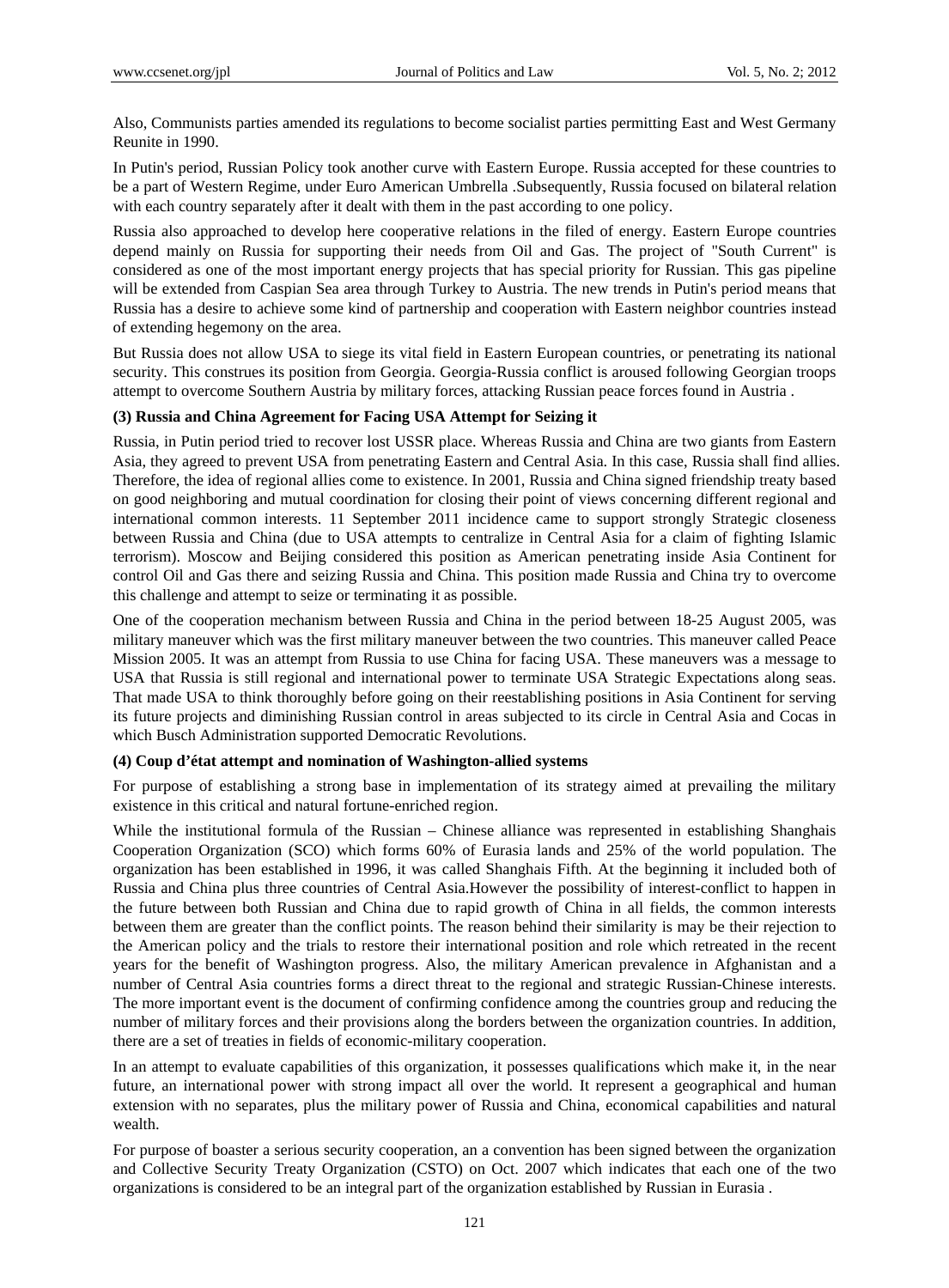## **Thirdly: Cooperation aspects between Russian and USA:**

It's prima facie in politics and human relationships in general that there no permanent friendships or permanent hostility but there is always permanent interests. Accordingly, the national interest is the one which should govern the countries policy in respect of competition or cooperation. Through a vision inspired by cooperation not by competition and confrontation with USA, as the case was under the Soviet union, and not by subordination, as the case was in the Yeltsin period, Russian leadership developed a deep belief that there are no longer east or west but just a group of the greatest countries where USA comes in first and that Russia has a strong bond of real interests with USA which are difficult to waive even in the most critical issues affects the Russian interests.

In other words, there is a limit for the conflict arises between the two sides. We find that Russia is keen not to ascend the situation to the diplomatic confrontation and the verbal expressions in objection to the American policy. So it avoid any direct military confrontation arise between them.

Due to the nature of interest between Russian and USA, there are horizons of cooperation in a number of issues which could be highlighted as follows:

## **(1) Economy and Energy**

For these purposes, Russia has its cooperative relationships and real interests with the USA and European countries. Although the security and political issues are so important, the economical cooperation between the USA and the western Europe is more critical as the Russian leadership is supported by a strategic partnership with the USA and Europe, which represents a common governing trend in the Russian external politics. For the energy sector, Russia is deemed a giant in this field as it has the seventh of the largest fuel reserves in the world and it is the largest country as to the gas reserves. Russia has become the largest producer of the fuel in the world in 2006, and the first country in the world as to the gas exportation. Their exports of the fuel, gas and metals are about 80% of the total Russian exports. Russia follows a strategy to support its competitive capability in the market of fuel and well controlling the reds for transporting and distributing fuel through its common project with the USA and Europe. The Russian Lukoil is a cooperative cooperation with the American ConocoPhillips, called "Naria Ghar for fuel  $\&$  gas" to invest the field of fuel and gas in the northern European region in Russia, as to 70% of the shares held by the Russian company and 30% held by the American company.

It does not mean that the cooperation relationships with the USA and Europe, in the field of energy, are smoothly managed, although there is some fear about the increasing Russian fuel powers in the American and European markets. Since the energy sources: fuel & gas, are not only commercial articles but also strategic and geopolitical ones, this fuel power makes the USA feel afraid about the fuel supplies which can be used by Russia as a political weapon; these fears are emphasized by the crisis when the Russian gas supplies to Ukraine were stopped in 2006, to Belarus in 2007.

In addition to these fears, they are supported by the competition which approaches to be a conflict between Russian, and the USA & Europe as they are trying to control the fuel wealth of the northern pole amounting 25% of the international reserves as to fuel and gas.

## **Terrorism**

The 11<sup>th</sup> of September, 2001, and its consequences in the USA and its has affected on the USA's international strategy towards the attacking war, considering the terrorism as the focal point of the American external politics; this trend has made the Russian external politics turn to the Euro-Atlantic orientation as Putin has intended to invest the American orientation by making another similar one to support the American strategy.

Russia's goals which it aims from participating in the international antiterrorist campaign, can be outlined in dealing with the USA as a partner which contributes in making the international resolutions, recognizing its powers in the Medium Asia and introducing the war in Chechnya in the range of the antiterrorist war. Despite the Russian support since the first moments of the war declaration against Talban, Russia didn't directly intervene with the coalition countries; thus, this support is ordinary as Washington's success in dropping the Talban regime is supporting Russia's interests as it considers that the fundamentalist power in the Medium Asia constitutes a danger against its national security, as Moscow was accusing Talban of providing the Chechnya's fighters with the military and moral supports. Therefore, Russia, due to its situation, had expected that it would gain political benefits i.e. more support from Washington and the western countries to face the Chechnya's fighters and more economical support to enable Russia accelerate the procedures to join the World Trade Organization WTO.

Although America has intended to expand the NATO membership to include countries which were a part of the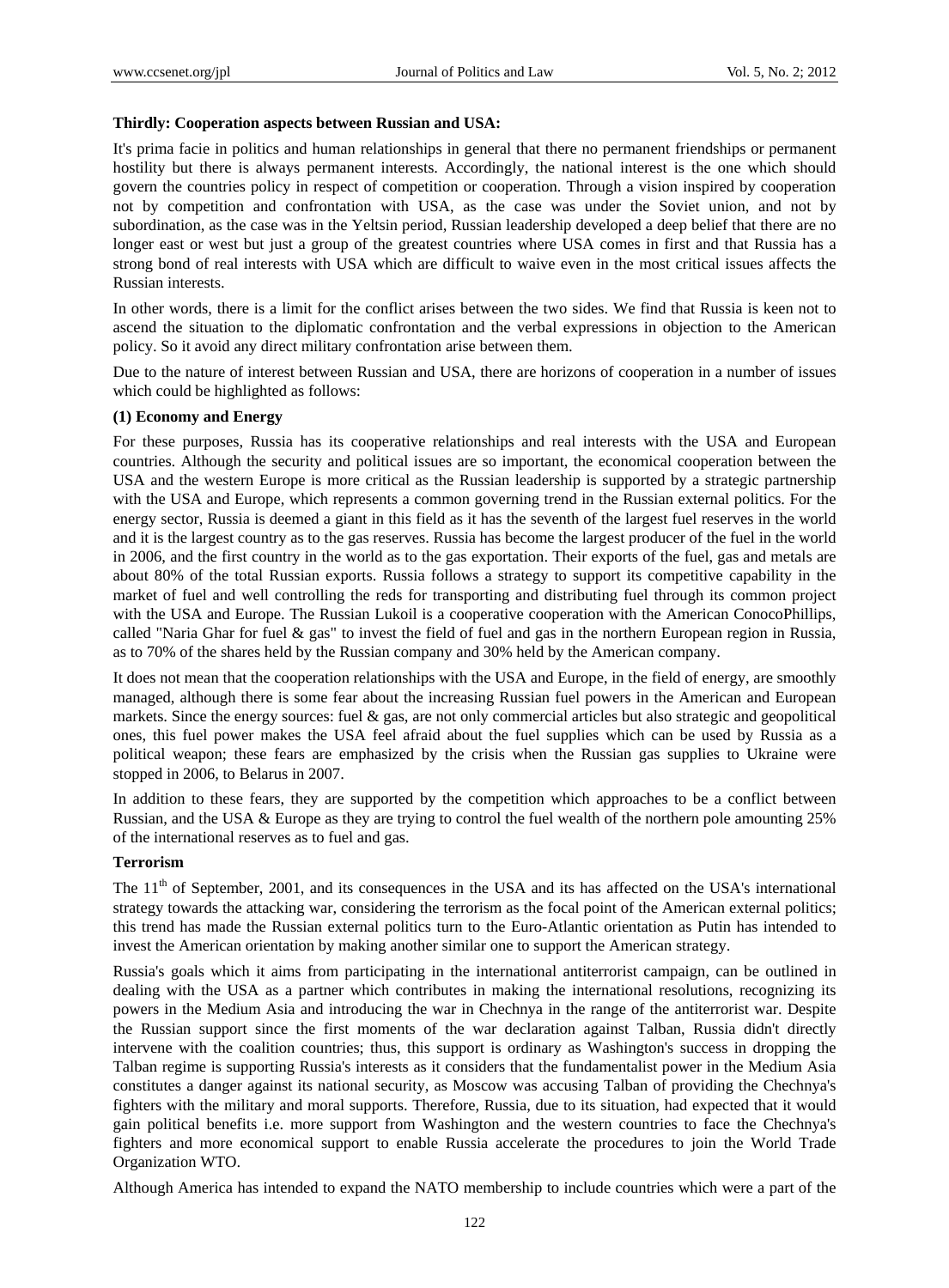Soviet Union (Estonia – Latvia – Lithuania), the coordination with NATO has become one of the priorities of the Russian external politics as Russia thinks that the coalition shall be determine an international role for Russia as a nuclear power and passing the obstacles against the development of the Russian army to enable it deal with the new crisis as the Chechnya crisis.

Russia has soon changed its approach for many reasons, the most important one is the individualist politics of the USA after the  $11<sup>th</sup>$  September 2011, thus smashing the Russian role when the USA ignored the Russian opposition against the Iraq conquer and the consultation with Russia about Kosovo region.

## **8. Conclusion**

Though the previous discussion of the Russian-American relations during the period 2000-2008, and the answer for the study question: (what is the prospects of the competition and the cooperation in the Russian-American relations during the period 2000-2008 in relation to the issues and events constituting the axis of those relations?), it illustrates as follows:

The Russian president, since he took over the presidency, has intended to deepen the Euro-Russian orientation in the Russian external politics; thus, in June 2000 he introduced many principles for the Russian external politics called "Putin principle"; in the introduction of those principles, there are the development of Russia's role in a multi-pole world which is not governed by only one major force, and the restoration of the Russia's role in Asia and the Middle East, and not to allow for the West to marginalize the Russian role in the international relations.

But the 11<sup>th</sup> September 2011, caused some change in the Russian external politics towards the Euro-Atlantic orientation through supporting the American strategy in its antiterrorist war. Although Russia has changed this trend soon, due to some factors, the most important ones are the Russia's objection against expanding the NATO to include the eastern European countries, the America's try to control the South East Asia which is controlled by Russia, supporting the colored revolutions particularly Georgia and Ukraine as Russia has tried to mix between the Euro-Atlantic trend and the new Euro-Russian one in a new political alloy to achieve an advance international prestige for Russia.

On the other hand, however there are many conflicting and competitive aspects between Russia and America, there are still cooperative aspects between both of them, specially in economy, energy and anti-terrorism.

#### **References**

Bakr Bashir, Poland between satisfaction and frustration European American, Al-Khaleej, UAE; November2, 2007.

Bashir, Abdulfattah, dimensional strategic maneuvers Russian - *Chinese Journal of International Politics*, Number 162, October 2005, folder 40, p 128.

Borisova, Jana, Russia's cooperation with Europe in the field of energy, novosti, 24/3/2007.

Civil, Abdullah, Chinese competition - the Japanese newspaper civilized dialogue, Number1365.2November2005.

Dawisha, Karer, Gorbachev and Eastern Europe, *world policy journal, 3*(2), spring 1986, pp 279-280.

Diab, Ahmed, Russia and the major powers in Asia, *Journal of International Politics*, Number 167, folder 42.2007, p 42.

Diab, Ahmed,op. cit. p. 109.

Helmy, Nadia, the regional competition from the perspective of China, *Journal of International Politics*, Number 183, January 2011, folder 46, p.72

Heyadi, Zahra, U.S. events in the Caucasus, Iranian anthology, Center for Political and Strategic Studies, Al AHRAM, the number 17.2001, p 42.

Hmbash, Ali. (1988). Political Science, Misurata, Libyan house for publication and distribution, advertising, p 344.

Imam, Mohamed Refaat, the U.S. presence in Georgia, to penetrate the Caucasus, *Journal of International Politics*, Number 148, April 2002, folder 37, p 133.

International Encyclopedia Of Social Science, *2,* The Macmillan company and Free Press, USA, 1968, p.p.39-40.

Kamel, Mamdouh Mustafa Shawki, (1985). National security and international collective security, Cairo: Dar al-Arab renaissance, p 54.